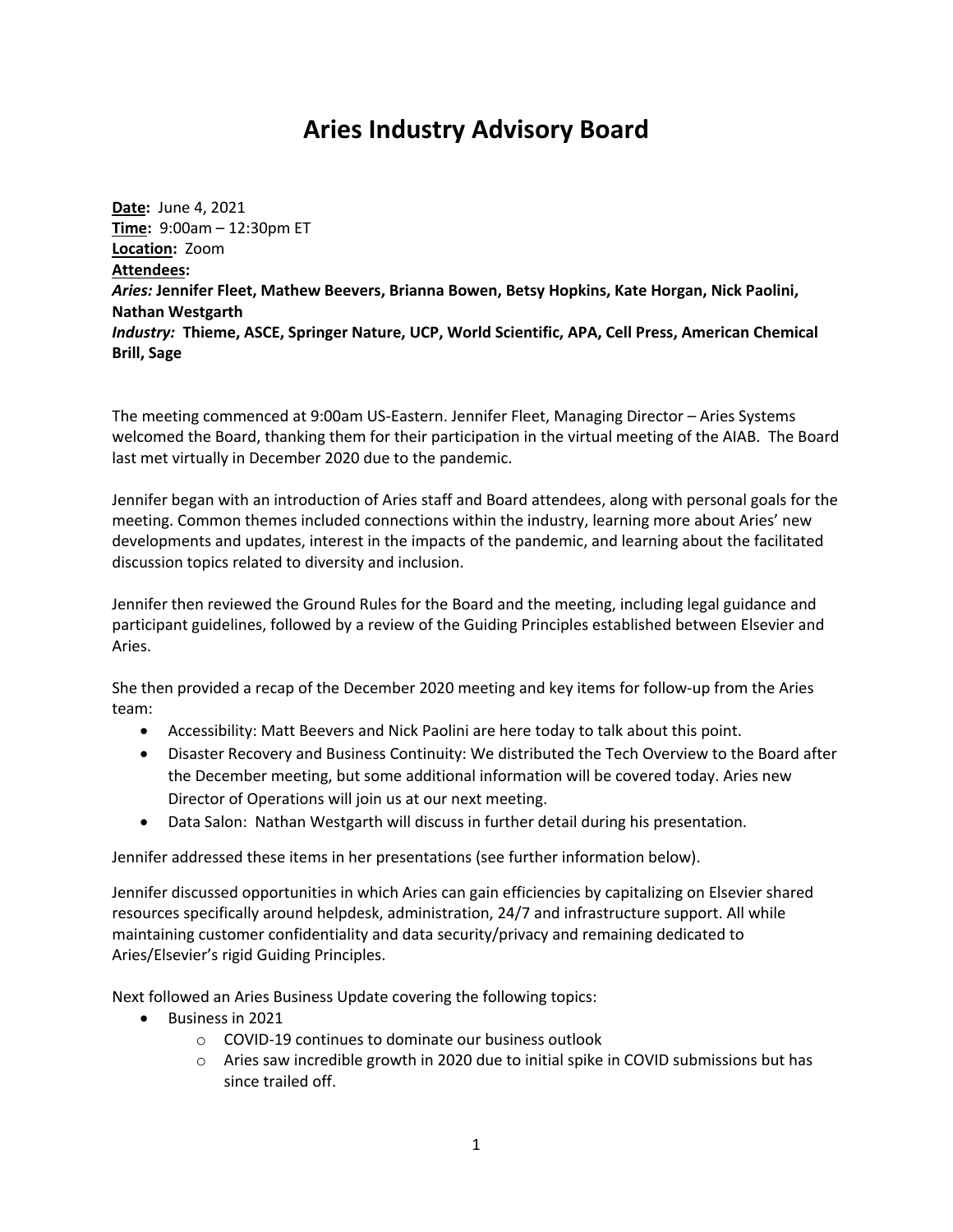- $\circ$  Work from home and work-life balance has become blurred in many ways. Conversation was had around the impact on teams such as burnout.
- Staff Travel
	- $\circ$  Most members of the Board will not resume travel until early 2022 with few expectations for internal meetings.
- Current Priorities
	- $\circ$  Innovations: Innovations include our ongoing LiXuid workflow and leveraging 3<sup>rd</sup> party integrations through APIs.
	- o Improve user happiness: Focusing on enhancing Aries UX/UI for EM and PM
	- o Return to office: Aries is working on a plan for return to office.
	- $\circ$  Developing talent: Aries is very focused on supporting new talent and growing and developing our current talent.
	- o Marketing Strategy: A heavy focus on further collaboration and enhanced marketing.
	- $\circ$  Core Values: Aries spent time defining its core values to better support and enhance our mission and vision which helps provide context both for internal and external stakeholders.
- Business Continuity
	- $\circ$  Aries leverages RELX resources for this through a mobile app that allows us to manage incident communication. It enables all Aries employees to communicate and receive push notifications on their mobile devices.
	- $\circ$  An app is available to aid contact tracing and in-office reservations during the pandemic.
- DR and Redundancy
	- o 42 load-balanced web servers that provide the interface to EM and PM
	- $\circ$  Load-balance = a tool that ensures no one webserver is carrying too much traffic. Our automatic web balancers allow the data to spread appropriately
	- o 13 data server clusters
	- $\circ$  Data storage is mirrored to a disaster recovery center to protect data in real-time. Hardware and software are located at the disaster recovery center
- Further Redundancy
	- $\circ$  Several different modes of back up and power through NaviSite and disaster recovery data centers. We have multiple internet providers as well.

Matt Beevers, UX/UI Designer at Aries, presented on the UX/UI project methodology and updates:

- Matt introduced himself and reviewed UX/UI project methodology by first explaining the differences between UX versus UI.
- The UX Process is iterative, it's never complete, and is performed in different phases.
- He then went on to review the phases:
	- $\circ$  Understand This is an internal step. What are the business goals? Who are we Designing for? What is the current workflow?
	- $\circ$  Research Phase Learn from users of the system. How they use the system, what are their workflows and pain points? This step is completed through interviews, surveys, and additional research methods like testing. Accessibility is heavily involved in this phase through user experience.
	- $\circ$  Design Phase Explore content and organizations through, Prototypes, wireframes, putting research to use.
	- $\circ$  Develop Phase Finalize and optimize designs for release and work with internal teams to make use of benchmarks.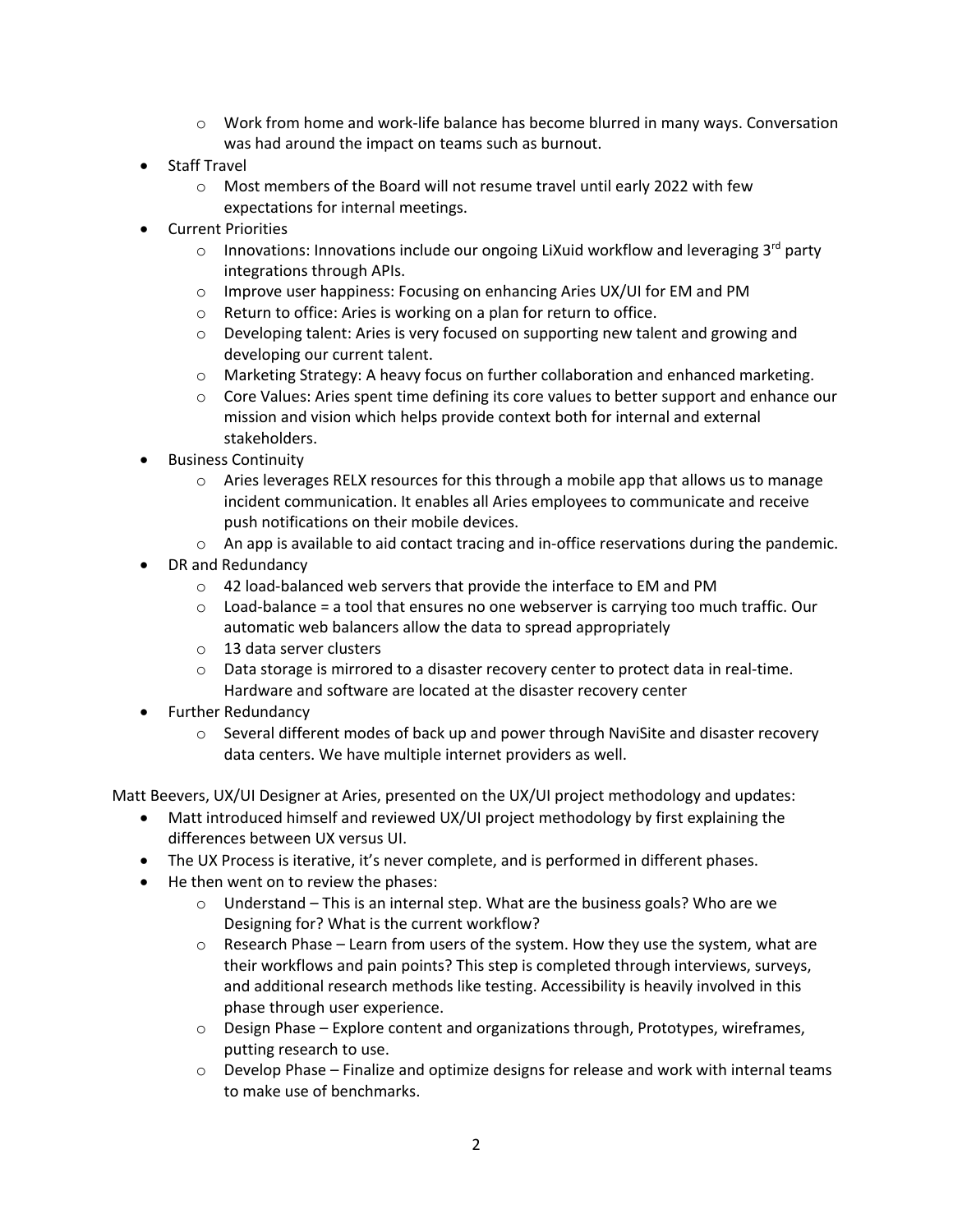- $\circ$  Deliver Phase Release designs for end users and if necessary revisit previous steps.
- $\circ$  Aries focus for 2021 is on high traffic pages and workflows that have received the most user feedback and have the largest impact on the experience within EM while caring for accessibility standards.
- $\circ$  Matt then previewed some of the changes coming: Nav Bar, and the Author & Reviewer Menus.

Nick Paolini, Business Systems Analyst at Aries, presented on Accessibility at Aries.

- He led the discussion with an overview of accessibility and the focus of inclusion through accessibility.
- He provided examples of accessibility and walked the group through ways to measure accessibility including:
	- $\circ$  The WCAG guidelines. He stated that Aries is adopting these as part of our accessibility standards within EM and PM.
	- o VPAT = Voluntary Product Accessibility Template
- Aries Accessibility Roadmap:
	- o Continue to instill accessibility best practices
	- o Improve existing functionality
	- o Accessibility improvements to the Author Experience
	- o Implement accessibility automation
	- o User testing

Nathan Westgarth, Vice President of Product Management at Aries, presented Aries Product Roadmap Overview.

- Nathan introduced himself, having just joined Aries in early 2021.
- Aries' delivery and release changes
	- $\circ$  Includes paring down features into smaller parts, and also pivoting as needed. Looking for more input from our users as we develop. We have heard from clients that they might not be able to keep up with our accelerated roadmap so we will continue to work on this adaptation.
- Roadmap Themes for 2021 (some work on the 2021 roadmap will continue into 2022 and beyond):
	- o User Interface and User Experience: Focusing on modernizing our system to enhance performance and experience. Current priorities: modernizing the primary navigation, Author and Reviewer main menus, Reviewer invitation workflows, and accessibility improvements to meet WCAG 2.2 AA compliance.
	- o Third-party integrations: Enabling an ecosystem of third-party services and tools for EM/PM. Maintenance updates for existing APIs
	- o Performance Improvements: Redesigning and refactoring priority slow pages and workflows, increasing web server and asynchronous job capacity, migrating away from legacy technology, migrating services to the cloud, allowing for adaptable scaling to handle peak loads, and modernizing the EM/PM application architecture.
		- Recent improvements:
			- New load balancers installed late 2020
			- Precompile cache issues resolved
			- Additional database server capacity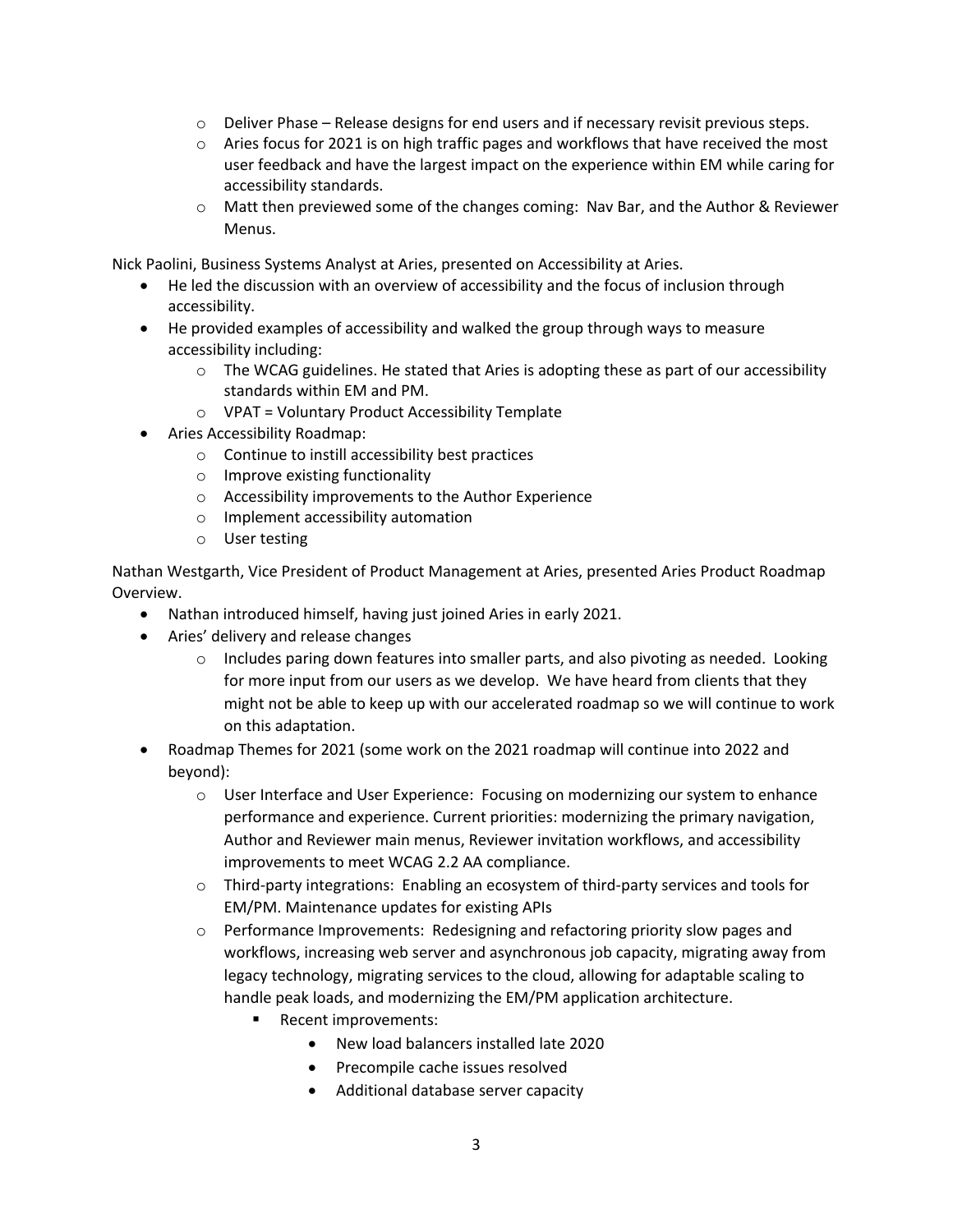- Future improvements: Refactored key pages and workflows live in production, new asynchronous job servers, migrate BLOb (Binary Large Objects) storage and Near archive to the cloud
- $\circ$  Workflow enhancements: Shielding deep email links into the product with a forced login requirement, restricting shared cross journal EAR reports, and page anchors to help users that currently would lose their place in a long list of results or tables if they go back to that page
- $\circ$  Institutional Identifier matching hearing that improvements would be beneficial for clients.
- o LiXuid Manuscript: Development continues with the introduction of XML Workflow via production tasks, including an integrated editing tool, and an auto-pagination tool being released in 2021.
- 2022 and Beyond: We expect to be continuing with many of the same themes from 2021.
	- o Migration to the cloud. More focus expected on cloud migration efforts and modularization. Increasing security and simplifying the product wherever possible, for faster product development in the future, along with of course an improved user experience. Allows for automating product releases to enable a higher product release cadence.
	- o Additional third-party integrations: Continuing to onboard new partners and services across all our existing API / application ecosystem. Potential to expand into resubmission manuscript services (grammar / language support services) and gender, race, and ethnicity data collection.
	- $\circ$  Workflow enhancements: Supporting cross-site configurations and reporting across multiple EM sites. Potentially expanding Enterprise View to additional folders and working on improvements to our Production Status Grid. Expanding batch-wise actions further.

Facilitated Discussion on Diversity, Equity, Inclusion in Scholarly Publishing led by Alice Meadows, Director of Community Engagement, NISO & President Elect, SSP.

- Alice started by sharing working definitions of diversity, inclusion, equity, and accessibility
- Why does DEI matter in scholarly publishing?
	- o Enables problem solving
	- o Contributes to robust learning environments
	- o Moral and ethical obligation as well
	- $\circ$  Diversity, inclusivity, and equity the big picture
		- Scholarly publishing is not diverse
		- Lack of geographical diversity here
		- Scholarly publishing is not inclusive or welcoming to all.
		- Peer review is not geographically inclusive either.
		- Scholarly publishing is not equitable. There is underrepresentation of women in the industry's most senior positions.
		- § Achieving equity is really challenging. Example shared: UK requirement for companies over a certain size to share gender pay gap information publicly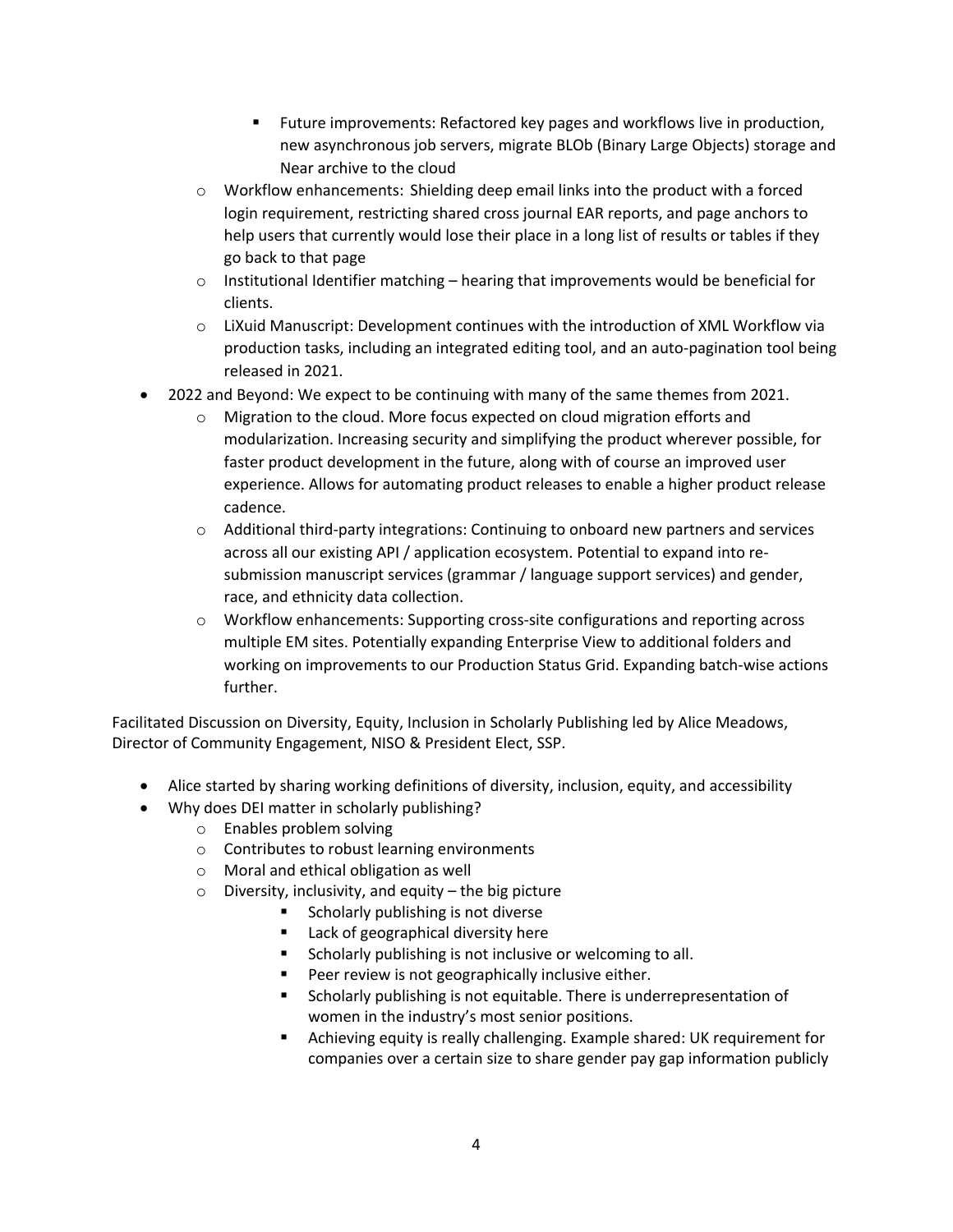- The current shift
	- o Openness and transparency is key.
	- $\circ$  There is a shift in diversity and inclusion today. What can we do as an organization and as individuals? All male panels, ensuring DEI in hiring, leadership, and events and conference speaking opportunities.

The meeting then transitioned to facilitated discussion with the board as a whole on the following topic areas:

- Benchmarking and measurement:
	- $\circ$  One of the biggest challenges is around benchmarking and figuring out where we are as a community. How do we measure this? Is it upstream? Do we survey after the fact? Struggling with how to measure this.
	- $\circ$  How to measure while being comprehensive and still respecting privacy. It would be helpful if as a community, vendors like Aries could serve as a partner to help with benchmark marking.
	- How can we make an impact?
		- o All scholarly publishers want to do something but don't know what to do.
		- $\circ$  Some working groups have begun this work. There needs to be agreements within the community to be open about sharing with one another on what data is being collected and how it's going.
	- How open and honest are your submission guidelines and process?
		- $\circ$  All are trying to ensure guidelines and processes for submission are inclusive but recognize that it probably still is not easy enough. There is always room to be better.
		- $\circ$  What specifics can Aries help with to better support and facilitate this transparency within EM to really allow for access to policies?
			- Understanding the user experience  $-$  understand where we lacking in transparency and actually see where users are experiencing that within the system.
			- Help make people feel like they know what is going on. Ensure the process is not stressful.
			- Aries is looking to better serve users in this as well.
	- Recognizing and minimizing bias. What do you have in place to reduce bias?
		- o Implement more training models for Editor and Reviewers.
		- o Trying to make the Reviewer pool more diverse as they are struggling with bias.
		- o Does artificial intelligence add to this bias? There is an opportunity to add algorithms and recommendations for AI to be more inclusive and less bias to enhance the recommendations within the tools. If you train a tool on the data set that is inherently biased it's going to continue to be biased?
	- How can be more inclusive?
		- $\circ$  Interview process and the results have not aligned with those efforts. Trying to hire based more on skill sets than experience which is more difficult and harder to define.
		- $\circ$  Candidates are not on all the same places we are. Consider remote working opportunities. Pandemic has shown us we don't always have to be in the office and that allows us to be more flexible and inclusive of hiring and will continue to hire and cast the net much broader in order to increase diversity in the workforce.
		- $\circ$  Pay entry-level candidates more competitive salary and don't require internships.